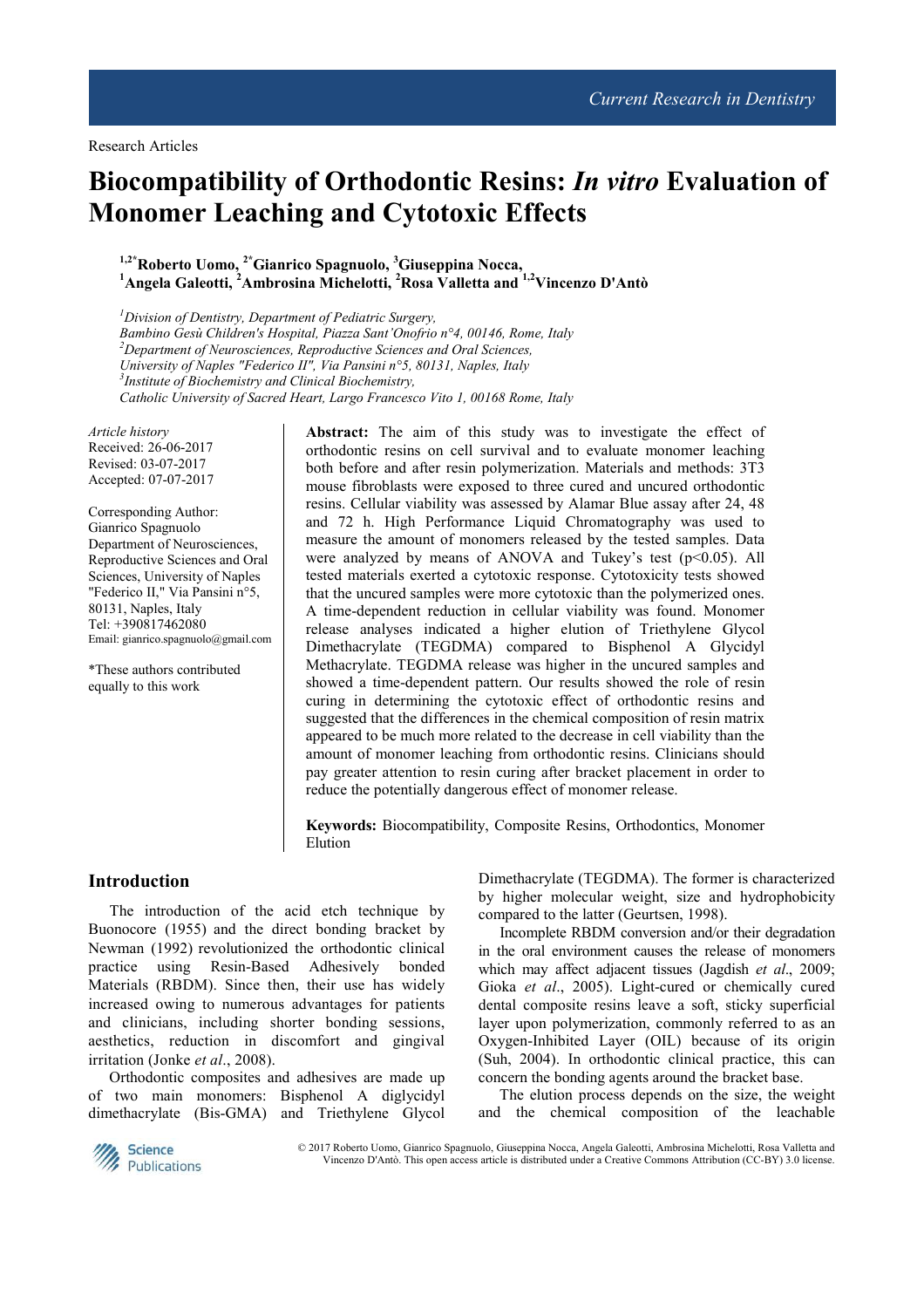molecules. Unlike the bulky basic and large monomers such as Bis-GMA, TEGDMA molecules leach out faster into the aqueous oral environment (Tanaka *et al*., 1991).

Resin dental monomers were found to be cytotoxic and the tests all indicated damages to cell membrane integrity and alteration of cell functions, such as enzyme activities or synthesis of macromolecules (Schweikl *et al*., 1998). *In vitro* studies revealed that TEGDMA caused a dose-dependent mutagenic effect in mammalian cells inducing formation of micronuclei, cell cycle delay and apoptosis via Reactive Oxygen Species (ROS) production (Schweikl *et al*., 2001; Eckhardt *et al*., 2009a). Furthermore Bis-GMA and TEGDMA reduced the levels of the radical scavenger glutathione (GSH), which protects cell structures from damage caused by oxidative stress (Schweikl *et al*., 2006). Depletion of the intracellular GSH pool may increase ROS levels leading to cell death through necrosis or apoptosis (Spagnuolo *et al*., 2013; Heil *et al*., 1996).

TEGDMA monomers may influence specific cell responses of the innate immune system (Eckhardt *et al*., 2009b). Moreover, Bis-GMA resulted positive in the DNA synthesis inhibition test (Yano *et al*., 2011) and direct exposure to high concentrations induced apoptosis (Franz *et al*., 2003).

Several studies investigated the cytotoxic effects of various RDBM used in operative dentistry (Schweikl *et al*., 2005), while there are few data regarding orthodontic resin materials and their biological properties. Recently, the cytotoxicity of orthodontic primers (D'Antò *et al*., 2009) and composites (Malkoc *et al*., 2010) has been demonstrated, but no research focus on the relationship between toxicity and monomers elution rate. Therefore, the purpose of our study was to assess the cytotoxicity of three conventional orthodontic composites, correlating their cytotoxic effects to the analysis of monomer elution before and after polymerization.

## **Materials and Methods**

#### *Cell Cultures*

3T3 mouse fibroblasts were grown in a  $5\%$  CO<sub>2</sub> atmosphere at 37°C, in Dulbecco's Modified Eagle Medium (DMEM) with 4-(2-hydroxyethyl)-1-

Table 1. Tested orthodontic composites

piperazineethanesulfonic acid (HEPES, 10 mM), glucose  $(1.0 \text{ g } L^{-1})$ , NaHCO<sub>3</sub>  $(3.7 \text{ g } L^{-1})$ , penicillin  $(100 \text{ units})$  $mL^{-1}$ ), streptomycin (100 mg mL<sup>-1</sup>) and 10% fetal calf serum. Reagents and cells were purchased from Lonza (Treviglio, Italy).

#### *Test Materials and Samples Preparation*

The orthodontic composites tested in this study were Transbond XT (3M Unitek, Monrovia, USA), Eagle Spectrum (American Orthodontics, Sheboygan, USA) and Greengloo (Ormco Europe, Glendora, USA) (Table 1).

Resin specimens were stratified in uniform-size samples (6 mm in diameter and 2 mm in height) into cell culture inserts (Fig. 1), with  $8 \mu m$  size pore membrane filters (Corning Costar Transwell cell culture inserts, Corning Incorporated, NY, USA), under aseptic conditions to limit the influence of biologic contamination on the cell culture tests. All composites were analyzed as both cured and uncured specimens. Specimens that required light curing were polymerized with the maximum time recommended by the manufacturer (Table 1) by a LED light curing unit (wavelength range: 430-480 nm; light intensity: Approx. 1000 mW/cm<sup>2</sup> ; Elipar FreeLight 2, 3M ESPE Dental Products, St Paul, Minn).



Fig. 1. Schematic illustration of Transwell assay used. Resin specimens were stratified into cell culture inserts, with 8 µm size pore membrane filters, under aseptic conditions to limit the influence of biologic contamination on the cell culture test. Cell monolayers were seeded in the lower chambers of the tissue culture plates. Cell culture with inserts without test materials were used as a negative control

|                     |                        |                 | Suggested curing |                                                      |
|---------------------|------------------------|-----------------|------------------|------------------------------------------------------|
| Material            | Manufacturer           | Batch number    | time (seconds)   | Composition                                          |
| Eagle Spectrum      | American Orthodontics. | 001-940/001-945 | $5-10$           | Bis-GMA, TEGDMA, Ethoxylated bisphenol               |
|                     | Sheboygan, WI, USA     |                 |                  | A dimethacrylate, inorganic filler, camphoroquinone  |
| Greengloo           | Ormeo Corporation.     | 740-0320/740-   | $10-30$          | TEGDMA, Ethyloxylated trimethylopropane triacrylate, |
|                     | Orange, CA, USA        | 0322            |                  | Ethoxylated bisphenol A dimethacrylate, inorganic    |
|                     |                        |                 |                  | filler, camphoroquinone                              |
| <b>Transbond XT</b> | 3M Unitek Ortho Prod.  | 712-030/712-036 | $10-20$          | Bis-GMA, silane, n-dimethylbenzocaine, phosphorus    |
|                     | Monrovia, CA, USA      |                 |                  | hexafluoride, inorganic filler, camphoroquinone      |

Tested materials: Composition of materials (information obtained from the manufacturers). Suggested curing times for each resin is reported according to the manufacturer's recommendation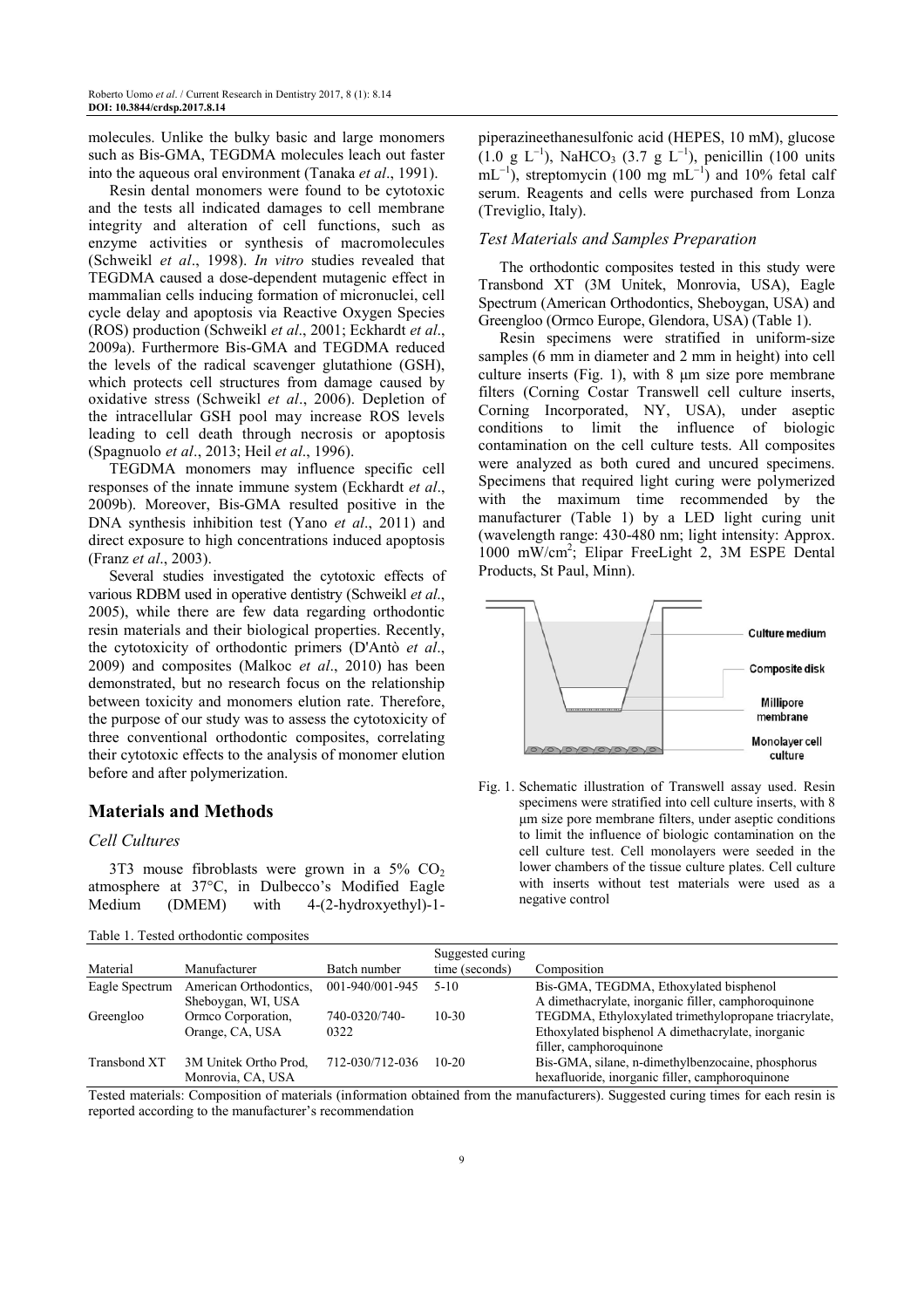#### *Cell Viability*

Cytotoxicity of cured and uncured orthodontic composites were evaluated by Alamar Blue (AB) staining (Biosource Internation, Camarillo, CA) in order to measure the influence of tested materials on cell viability (Borra *et al*., 2009). Cells were seeded in the lower chambers of a 24 trans well tissue culture plate (Costar, Corning Incorporated, NY, USA) at  $20\times10^{3}$ cells/well density in 2 mL of complete medium. Cell culture with inserts without test materials were used as a negative control.

After a 24 h exposure for uncured samples and 24, 48 and 72 h for cured samples, the AB assay was performed according to the manufacturer's protocol. The optical density was measured at wavelength between 540 and 590 nm by using a plate reader spectrophotometer (Sunrise, TECAN, Männedorf, Zurich, Switzerland) and the percent of AB reduction was calculated using the manufacturer formula.

#### *Monomer Leaching Evaluation*

High Performance Liquid Chromatography (HPLC) technique was used in our study in order to determine the amount of Bis-GMA and TEGDMA leached from cured and uncured samples.

The same types of cured and uncured specimens used for cell cultures were incubated for 24, 48 and 72 h in 2 mL of DMEM. The media were then centrifuged and filtered through a 0.45 µm syringe filter (Whatman, Maidstone Kent, UK), the residue precipitated in each tube was suspended again with 300 µL of acetonitrile (CH<sub>3</sub>CN), then 300 µL of filtered media were added. Lastly, samples were heated to 37°C for 5 min, centrifuged at 15000 g for 5 min and diluted  $1:10$  in CH<sub>3</sub>CN. Samples were then analyzed using a JASCO HPLC system (2 PU-980 pumps, UV-970 UV/VIS detector and AS-1555 auto sampler). The analyses were performed at a wavelength of 214 nm with a C-18  $(5 \mu m)$  Supelco reversed phase column (250×4.6 mm) using an elution gradient of water (A) and methanol (B) starting from 50 to 30% of A (10 min) and to 15% of A (5 min), 0.7 mL min<sup>-1</sup> flow, 50  $\mu$ L injected volume.

The concentration of TEGDMA and Bis-GMA in each sample was quantified using a calibration line performed with standard solutions (Sigma Aldrich, Milan, Italy) before and after each analysis.

#### *Statistical Analysis*

Individual values were summarized as means  $\pm$  SD from independent experiments  $(n = 4)$  and the data were analyzed by one-way Analysis Of Variance (ANOVA) followed by Turkey's test for multiple comparisons.

The level of significance was set at  $p<0.05$ .

#### **Results**

#### *Cytotoxicity of Tested Materials*

Cytotoxicity of cured and uncured orthodontic composites, evaluated by AB, showed that the percentages of cell viability at 24 h after exposure were lower than in controls: Uncured composites were significantly more cytotoxic than cured (Fig. 2). Greengloo showed the highest percentages of reduction in cell viability, both before and after polymerization, between the tested materials (Fig. 2).



Fig. 2. Cell survival rates after 24 h exposure to cured and uncured orthodontic resins. Results are reported as a percentage of negative controls (mean  $\pm$  SD). Different case of the same letter indicates significant difference among cured and uncured sample of the same composite. Different capital or small letters indicate difference among cured or uncured composites respectively ( $p \le 0.05$ ).



Fig. 3. Cell viability, evaluated after 24, 48 and 72 h exposure to cured orthodontic composites. Results represent means  $\pm$  SD. Different letters indicate statistically significant difference among resins within the same timepoint. Different style (upper case, lower case, upper bold case) of the same letter indicates statistical significant difference of samples of the same resin between different timepoints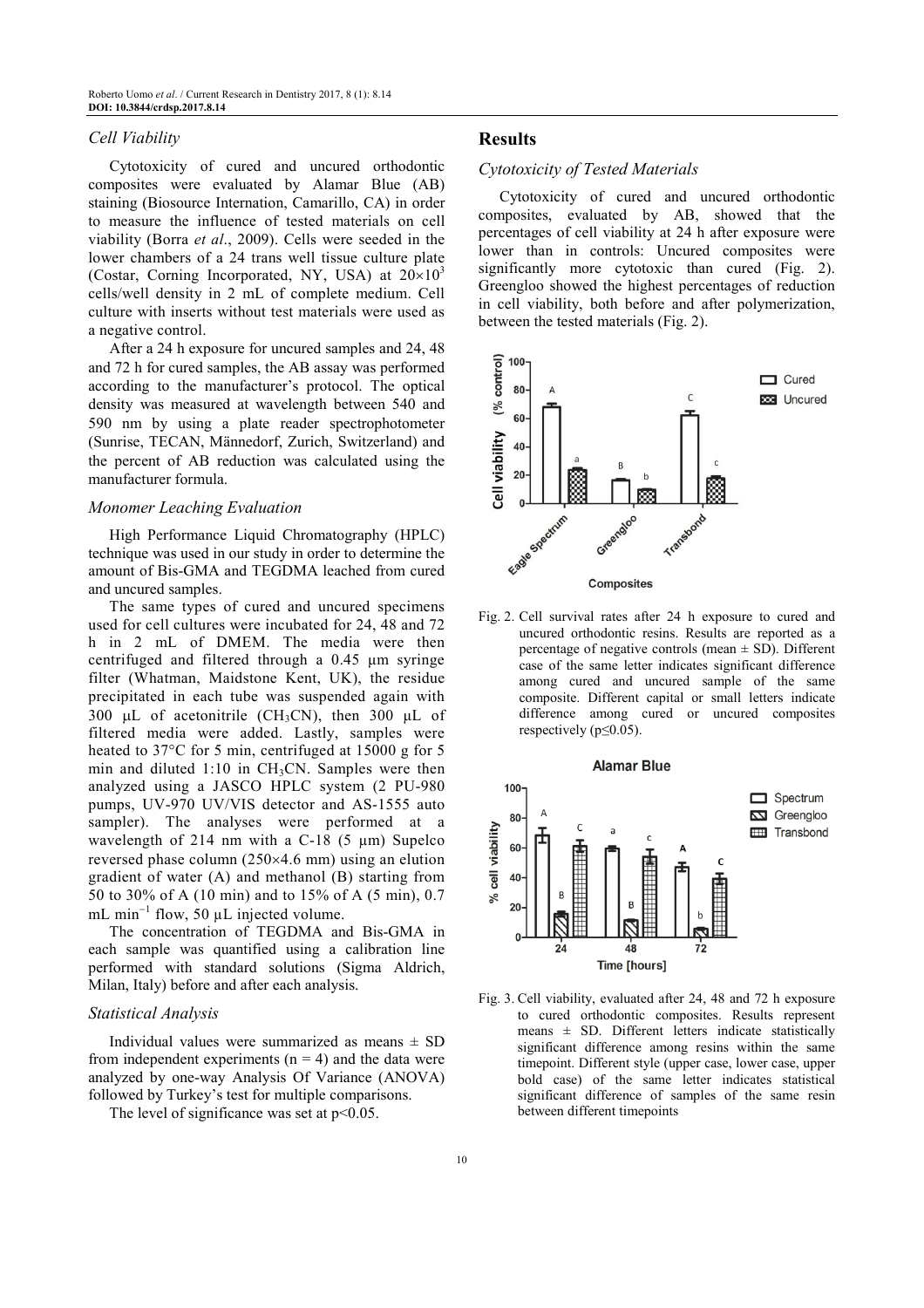

Fig. 4. Cumulative TEGDMA monomer leaching from Eagle Spectrum (A) and Greengloo (B) eluates after 24, 48 and 72 h. Letters shared in common between or among the columns would indicate no significant difference



Fig. 5. Cumulative Bis-GMA monomer leaching from Eagle Spectrum (A) and Transbond XT (B) eluates after 24, 48 and 72 h (A) Different letters indicate statistically significant difference in Bis-GMA release between timepoints for the cured and uncured sample respectively. No difference was found between the release in cured and uncured specimen within the same timepoint (p≤0.05). (B) Letters shared in common between or among the columns would indicate no significant difference (p≤0.05).

All cured materials showed a significant decrease in cell survival rates compared to the control group and a time dependent cytotoxic effect resulted for all the tested materials (Fig. 3). Greengloo exerted the highest cytotoxic effect at 24, 48 and 72 h between tested resins even if no statistical difference was found between eluates at 24 and 48 h (Fig. 3).

### *HPLC Results*

Bis-GMA signals were found in Transbond XT and Eagle Spectrum while TEGDMA was found in Eagle Spectrum and Greengloo.

TEGDMA elution from uncured samples was largely higher compared to cured ones (Fig. 4A and 4B) while there was no statistically significant difference in Bis-GMA elution between cured and uncured specimens (Fig. 5A and 5B).

TEGDMA release did not result to be time-dependent (Fig. 4A and 4B).

On the other hand, Bis-GMA elution resulted to be time-dependent for Eagle Spectrum (Fig. 5A) but not for Transbond XT (Fig. 5B). The highest Bis-GMA concentration was seen after 72 h for Eagle Spectrum  $(0.08 \text{ mmol L}^{-1})$  (Fig. 5A).

#### **Discussion**

The introduction of RBDM in the orthodontic clinical practice is well established due to their easy handling. To date many studies focused on their physical properties, such as shear bond strength (Finnema *et al*., 2010), with less emphasis on RBDM biocompatibility, despite the proximity of their application site to the periodontal tissues which may cause inflammation of gingiva, oral mucosa and alveolar bone (Borra *et al*., 2009).

Different studies, dealing with RBDM biocompatibility, are based on *in vitro* tests because of the ability to control the environment and cellular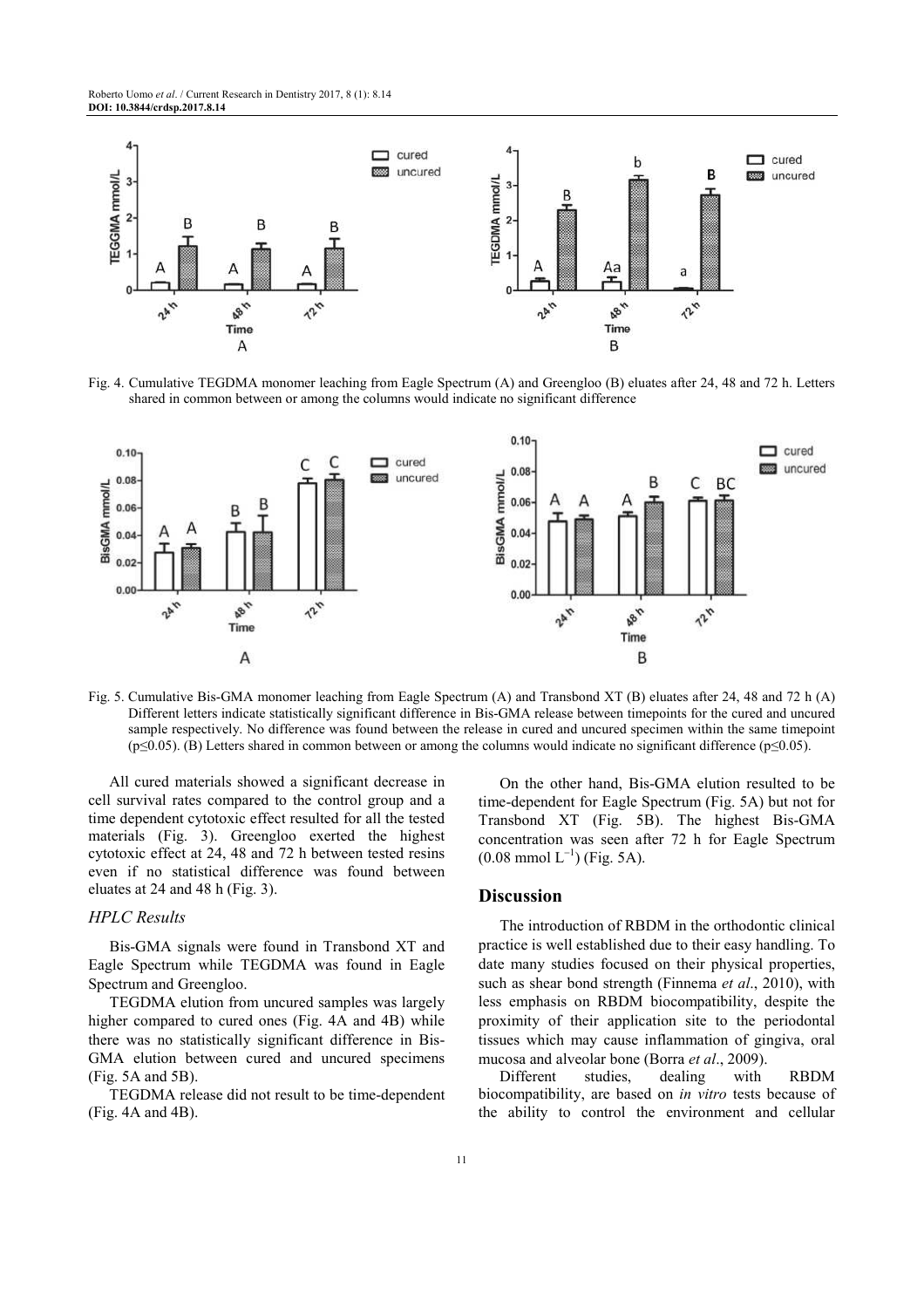responses (Jagdish *et al*., 2009; Franz *et al*., 2003; Malkoc *et al*., 2010). According to the strategies for material testing, presented by Wataha (2012), the purpose of our study, was to determine *in vitro* material liability, the dynamics of any component release and the potential of released monomers to alter cell metabolism and function. Polymerization and monomer conversion of the RBDM organic matrix is rarely fully completed and, this event seems to be responsible for most of the reported undesirable effects such as cytotoxicity, allergic and inflammatory potential (Goldberg, 2008; Borelli *et al*., 2017).

The effectiveness of a light-curing unit to cure a composite resin material efficiently depends on several factors, such as the wavelength of emitted light, type of photoinitiator, bulb intensity, exposure time, distance and angulation of light tip from the composite surface, type of RBC and shade of the resin composite (Jiménez-Planas *et al*., 2008; Marigo *et al*., 2015).

The light curing unit tip should ideally be in direct contact with the resin composite; however this is rarely clinically possible (Marigo *et al*., 2015; Caldas *et al*., 2003). In our study protocol, the tip was positioned as close as possible to the composite disk and a high intensity LED curing unit was used. The chosen curing time was the longest time suggested by the manufacturer (Table 1) in order to evaluate monomer release in the best curing conditions.

Monomer elution from dental resins mainly occurs through diffusion of the resin matrix and is, consequently, dependent on the size and the chemical composition of the leachable molecules (Gioka *et al*., 2005).

In our study, monomer leaching from cured and uncured orthodontic composites was evaluated through HPLC. The concentration of TEGDMA and Bis-GMA was measured in extracts of the resins, in order to evaluate the monomer release in eluates prepared in the same condition used for cell testing.

TEGDMA monomer was released significantly more from the uncured samples than from the cured ones. Moreover, among the tested materials which contain TEGDMA, Greegloo resulted to have the highest TEGDMA values that might explain its higher toxicity compared to Eagle Spectrum. On the other hand, Bis-GMA monomers, present in the Eagle Spectrum and Transbond XT resins, but not in Greegloo, was in an equally smaller amount from both cured and uncured samples. These results could be explained focusing on the chemical differences between the two mentioned monomers. TEGDMA is a hydrophilic monomer with a low molecular weight, therefore the unbound part of the monomer may be released in high amounts into the oral cavity or in any other aqueous environment (Geurtsen *et al*., 1999), whereas, Bis-GMA is a hydrophobic monomer with an higher molecular weight

and, thus, only small amounts are released in the aqueous solution (Tanaka *et al*., 1999). Our results were in line with previous studies that demonstrated that TEGDMA was one of the most eluted monomer from various kind of resin materials (Geurtsen, 1998; Geurtsen *et al*., 1998). Moreover, Bis-GMA showed a time dependent release pattern from Eagle Spectrum but not from Transbond, but, in both cases, the amounts released were so small that they should not be able to affect cytotoxicity.

On the other hand, TEGDMA release was not influenced by time.

Several *in vitro* studies demonstrated that Bis-GMA and TEGDMA caused a dose-dependent mutagenic effect inducing formation of micronuclei, cell cycle delay and apoptosis (Schweikl *et al*., 1998; 2001; Heil *et al*., 1996; Yano *et al*., 2011) and may influence specific cell responses of the innate immune system (Eckhardt *et al*., 2009a; 2009b). Moreover TEGDMA, as well as Bis-GMA, is reported to affect GSH concentration (Spagnuolo *et al*., 2013), a natural radical scavenger, which protects cell structures from damage caused by oxidative stress (Schweikl *et al*., 2006). Depletion of the intracellular GSH pool may increase the intracellular ROS levels leading to cell death through oxidative damage (Spagnuolo *et al*., 2013; Heil *et al*., 1996).

In the present study, we used permanent mouse 3T3 fibroblasts in order to assess the cytotoxicity of orthodontic composites, because they can be easily amplified and are available in large numbers for testing (Koliniotou-Koubia *et al*., 2001), furthermore this cell line is recommended for the *in vitro* evaluation of materials by the International Standards Organization (ISO 7405).

Cell viability was evaluated by Alamar Blue after three different exposure periods (24, 48 and 72 h) because it is a non-toxic dye and this allows it to be used for continuous monitoring of cell viability (Borra *et al*., 2009). Our results showed that all the materials were cytotoxic and that uncured samples caused a major decrease in cell survival compared to cured ones. Tested materials caused different decrease in cell viability and this might be justified by the differences in chemical composition (Table 1). The highest reduction in cell viability was caused by the Greengloo, which was found to release a major amount of TEGDMA compared to Eagle Spectrum, in particular when uncured. Taken together, these observations indicated that TEGDMA might be the main causative factor of the severe cytotoxic effects determined by Greengloo eluates, but our results cannot exclude that different molecules, not included in our investigation, could contribute to the cytotoxic response exerted by this composite. TEGDMA toxicity is mainly related to the highest monomer release in the oral cavity; many studies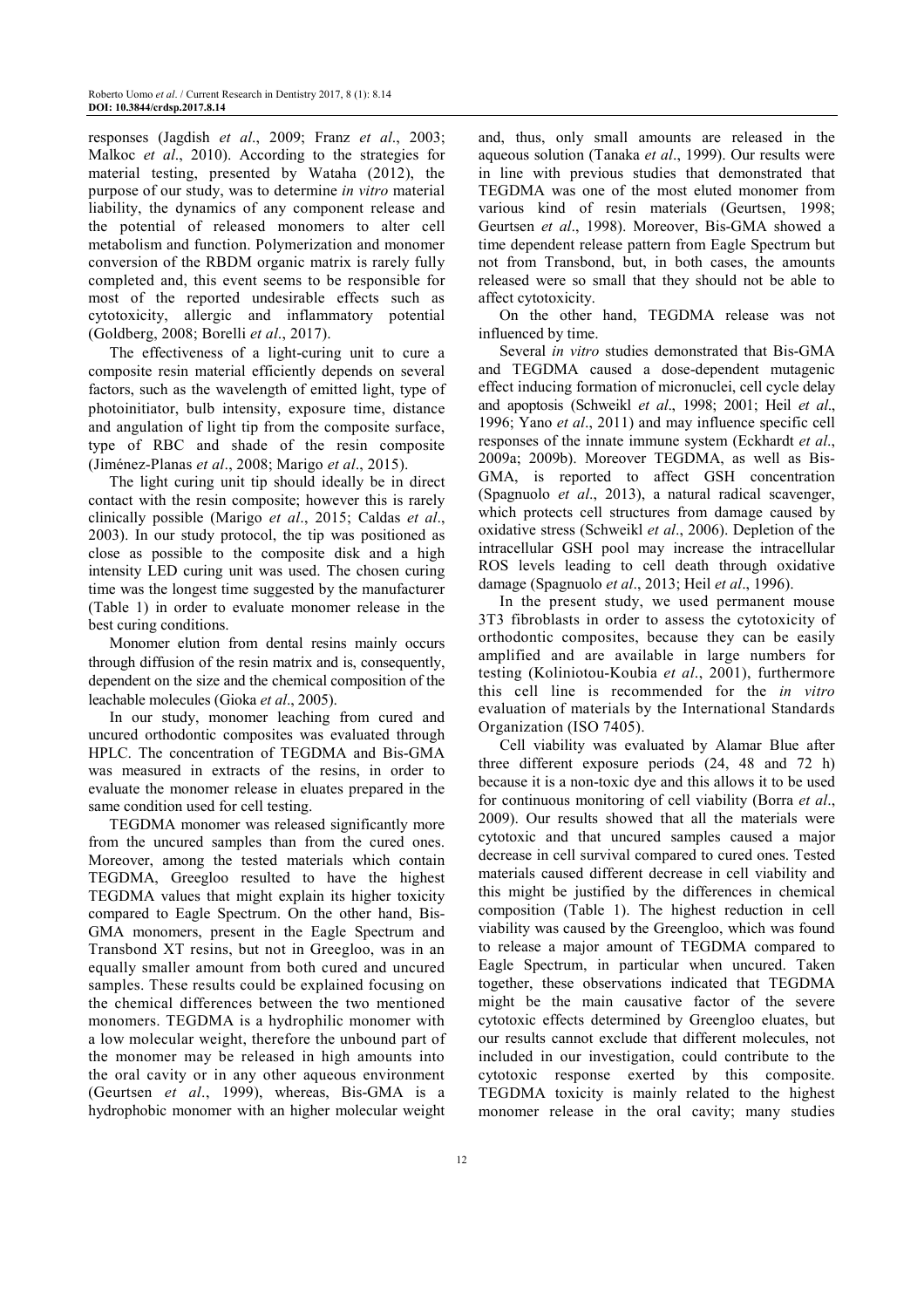demonstrated that Bis-GMA molecules, tasted alone, showed a greater intrinsic toxicity compared to TEGDMA monomers (Schweikl *et al*., 1998), but it show less toxicity when combined with others molecules and this could be justify the differences in our toxicity result between Grengloo (TEGDMA) and Eagle Spectrum (TEGDMA and Bis-GMA). The causes of this agonistic or antagonistic behavior remain unknown (Schuster *et al*., 2000). However, the composite tested in which the major monomers was Bis-GMA (Transbond XT and Eagle Spectrum) exerted less toxicity in both experimental conditions (cured and uncured) and this could be related to the small amount of monomer present and released.

## **Conclusion**

- This study illustrated that cured and uncured orthodontic composites can exert a cytotoxic effect. Not all the composites affected cell viability to the same extent
- Resin curing was shown to play a key role in determining cell toxicity: Our result suggested that the differences in chemical composition of resin matrix much more than the amount of monomer leaching from orthodontic resins appeared to be related to the decrease in cell viability in this *in vitro* study
- Practitioners should pay crucial attention to resin polymerization after bracket placement, because extensive monomer release due to inaccurate curing could play a synergic role in affecting RBDM biocompatibility

## **Acknowledgment**

The authors are grateful to Dr. Roberto Rongo of the University of Naples "Federico II" for his support for statistical analysis and acknowledge the 3M Unitek, Micerium S.p.a. and Ormco Europe for providing materials.

## **Author's Contributions**

All authors read and approved the final manuscript.

**Roberto Uomo:** Performed cytotoxicity experiments, collected and analyzed data, drafted the manuscript and prepared it for submission.

**Gianrico Spagnuolo:** Designed the study, analyzed and interpreted data, wrote the paper and critically revised it.

**Giuseppina Nocca:** Designed and performed HPLC experiments, wrote the paper.

**Rosa Valletta, Ambrosina Michelotti and Angela Galeotti:** Supervised the project and revised the manuscript critically.

**Vincenzo D'Antò:** Designed the study, interpreted the data, wrote and critically revised the paper.

## **Conflict of Interest**

The authors disclose any financial, personal or other associations that may influence or be perceived to influence, their work.

# **References**

- Borelli, B., F. Zarone, V. Rivieccio, F. Riccitiello and M. Simeone *et al*., 2017. Polyacrylic resins regulate transcriptional control of interleukin-6, gp80 and gp130 genes in human gingival fibroblasts. J. Oral Sci., 59: 87-91. DOI: 10.2334/josnusd.16-0388
- Borra, R.C., M.A. Lotufo, S.M. Gagioti, M. Barros Fde and P.M. Andrade, 2009. A simple method to measure cell viability in proliferation and cytotoxicity assays. Braz. Oral Res., 23: 255-262. DOI: 10.1590/S1806-83242009000300006
- Buonocore, M.G., 1955. A simple method of increasing the adhesion of acrylic filling materials to enamel surfaces. J. Dent. Res., 34: 849-53. DOI: 10.1177/00220345550340060801
- Caldas, D.B., J.B. de Almeida, L. Correr-Sobrinho, M.A. Sinhoreti and S. Consani, 2003. Influence of curing tip distance on resin composite Knoop hardness number, using three different light curing units. Oper. Dent., 28: 315-20. PMID: 12760705
- D'Antò, V., G. Spagnuolo, I. Polito, S. Paduano and L. Ambrosio, 2009. Valletta R. *In vitro* cytotoxicity of orthodontic primers. Prog. Orthod., 10: 4-11. PMID: 19506741
- Eckhardt, A., N. Gerstmayr, K.A. Hiller, C. Bolay and C. Waha *et al*., 2009. TEGDMA-induced oxidative DNA damage and activation of ATM and MAP kinases. Biomaterials, 30: 2006-2014. DOI: 10.1016/j.biomaterials.2008.12.045
- Eckhardt, A., T. Harorli, J. Limtanyakul, K.A. Hiller and C. Bosl *et al*., 2009. Inhibition of cytokine and surface antigen expression in LPS-stimulated murine macrophages by triethylene glycol dimethacrylate. Biomaterials, 30: 1665-1674. DOI: 10.1016/j.biomaterials.2008.09.024
- Finnema, K.J., M. Ozcan, W.J. Post, Y. Ren and P.U. Dijkstra, 2010. *In-vitro* orthodontic bond strength testing: A systematic review and metaanalysis. Am. J. Orthod. Dentofacial Orthop., 137: 615-622. DOI: 10.1016/j.ajodo.2009.12.021
- Franz, A., F. König, M. Anglmayer, X. Rausch-Fan and G. Gille *et al*., 2003. Cytotoxic effects of packable and nonpackable dental composites. Dent. Mater., 19: 382-392. DOI: 10.1016/S0109-5641(02)00081-7